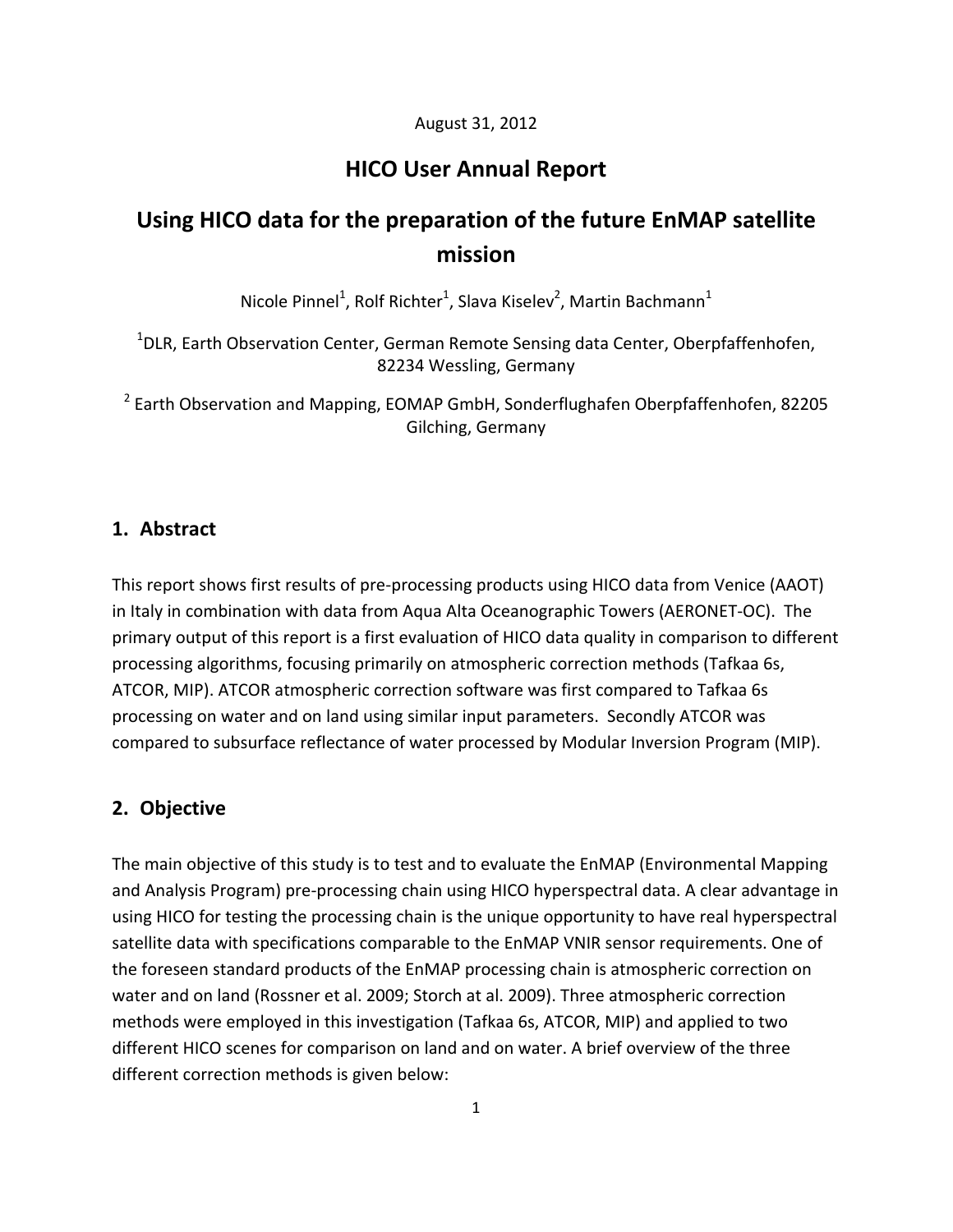# **2.1 Tafkaa atmospheric software**

Tafkaa is an atmospheric correction algorithm for remote sensing of ocean color that has been developed at the Naval Research Laboratory (NRL), particularly it is an algorithm for atmospheric correction of imaging spectrometry data. Tafkaa 6s is based on ATmospheric REMoval (ATREM) 4.0, and uses Second Simulation of the Satellite Signal in the Solar Spectrum (6S) for its scattering calculations. It cannot correct for the specular reflection of the air‐water interface (Montes et al. 2004).

# **2.2 ATCOR atmospheric software**

ATCOR (atmospheric correction) (Richter 1996; 1998, 2008, 2011) accounts for flat and rugged terrain, and includes haze/cirrus detection and removal algorithms. Output products are the ground reflectance cube, maps of the aerosol optical thickness at 550 nm, atmospheric water vapor, and masks of land, water, haze, cloud, and snow. The reflectance retrieval for land and water pixels is performed with the assumption of a Lambertian reflectance law. Contrary to the MIP processing, the water reflectance is the above surface reflectance. The atmospheric correction on land within the EnMAP pre‐processing chain will be performed with the ATCOR atmospheric correction code.

# **2.3 Modular Inversion Program (MIP)**

The Modular Inversion Program (MIP**)** (Heege et al. 2005) combines the finite element method with the MODTRAN4 atmospheric model and the multi-component water model. Output products are the water reflectance cube, water constituents, the aerosol optical thickness map, and updates of masks of land, water, haze and cloud. The MIP processing corrects the water to sub-surface reflectance. MIP will be used within the EnMAP pre-processing chain for atmospheric correction over water targets.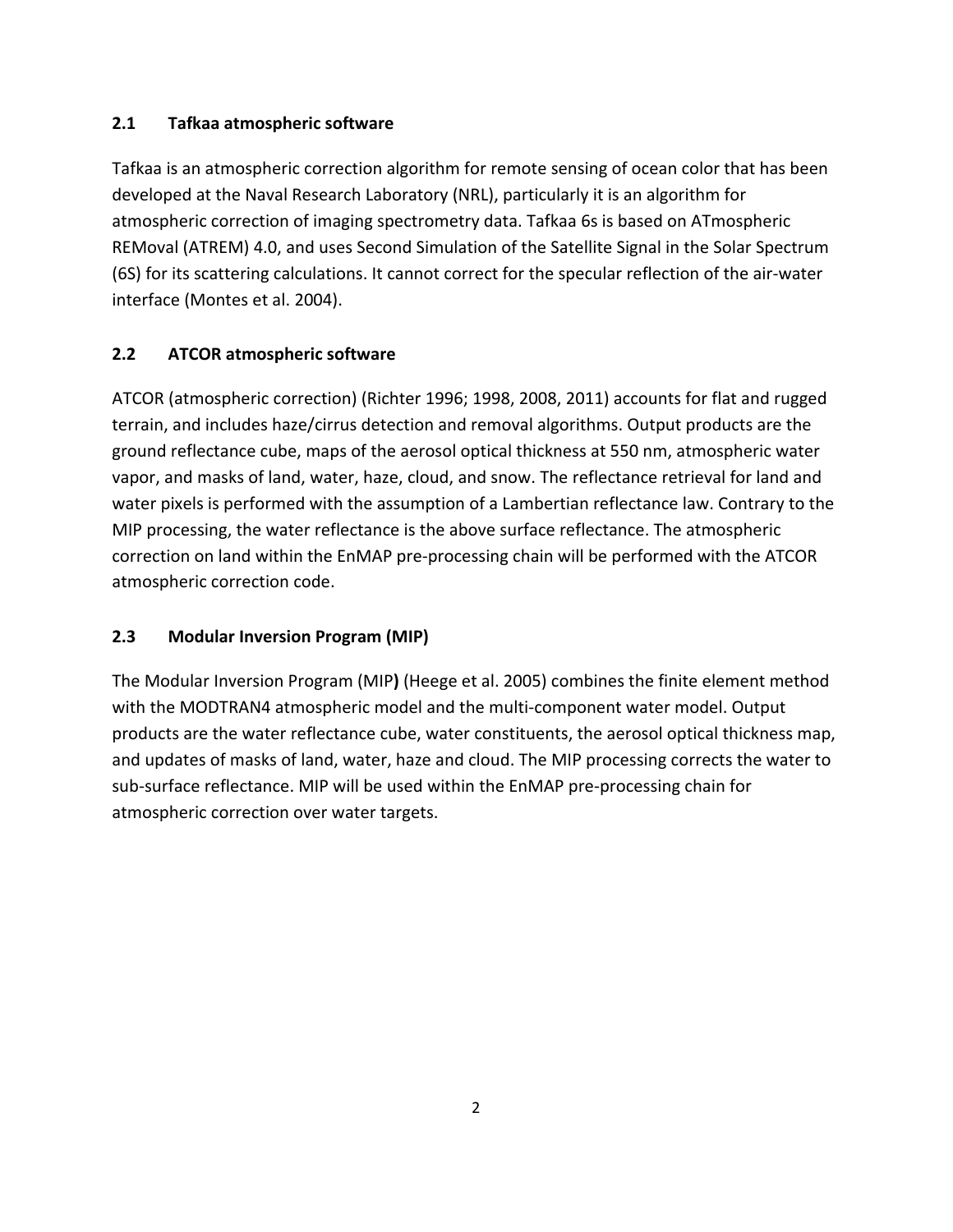# **3. Intercomparison of calibrated radiance data (Version 03 and 04)**



**Figure 1 Comparison of calibrated radiance data version 03 and version 04.** The compared HICO scenes are L1B.AAOT.v03.3622 and L1B.AAOT.v04.3622 from 8<sup>th</sup> August 2010 at AAOT in Venice.

Figure 1 shows a comparison of HICO calibrated radiance version 03 and 04 for HICO scenes L1B.AAOT.v03.3622<sup>1</sup> and L1B.AAOT.v04.3622<sup>2</sup> from 8th August 2010 at AAOT in Venice by plotting different spectral profiles in deep and shallow water as well as on land (left). The spectral profile average window was set to 11 x 11 pixels for each spectral profile. L1B radiance data of calibration version 04 was slightly higher in the blue and near infrared wavelength region. The graph on the right shows the average difference between calibration version 03 and version 04 in %. The observed differences were around 2.9 % at 445 nm and around 1 % at 860 nm. A wavelength shift of 0.9 nm was also found between the calibration versions 03 and 04. The same exercise was performed on the HICO scene L1BM.AAOT.v03.7339<sup>3</sup> and L1B.AAOT.v04.7339 $^4$  from 22<sup>nd</sup> July 2011 at AAOT in Venice resulting in similar values.

<sup>1</sup> iss.2010220.0808.080016.L1B.AAOT.v03.3622

<sup>2</sup> iss.2010220.0808.080016.L1B.AAOT.v04.3622

<sup>3</sup> iss.2011203.0722.104757.L1BM.AAOT.v03.7399

<sup>4</sup> iss.2011203.0722.104757.L1BM.AAOT.v04.7399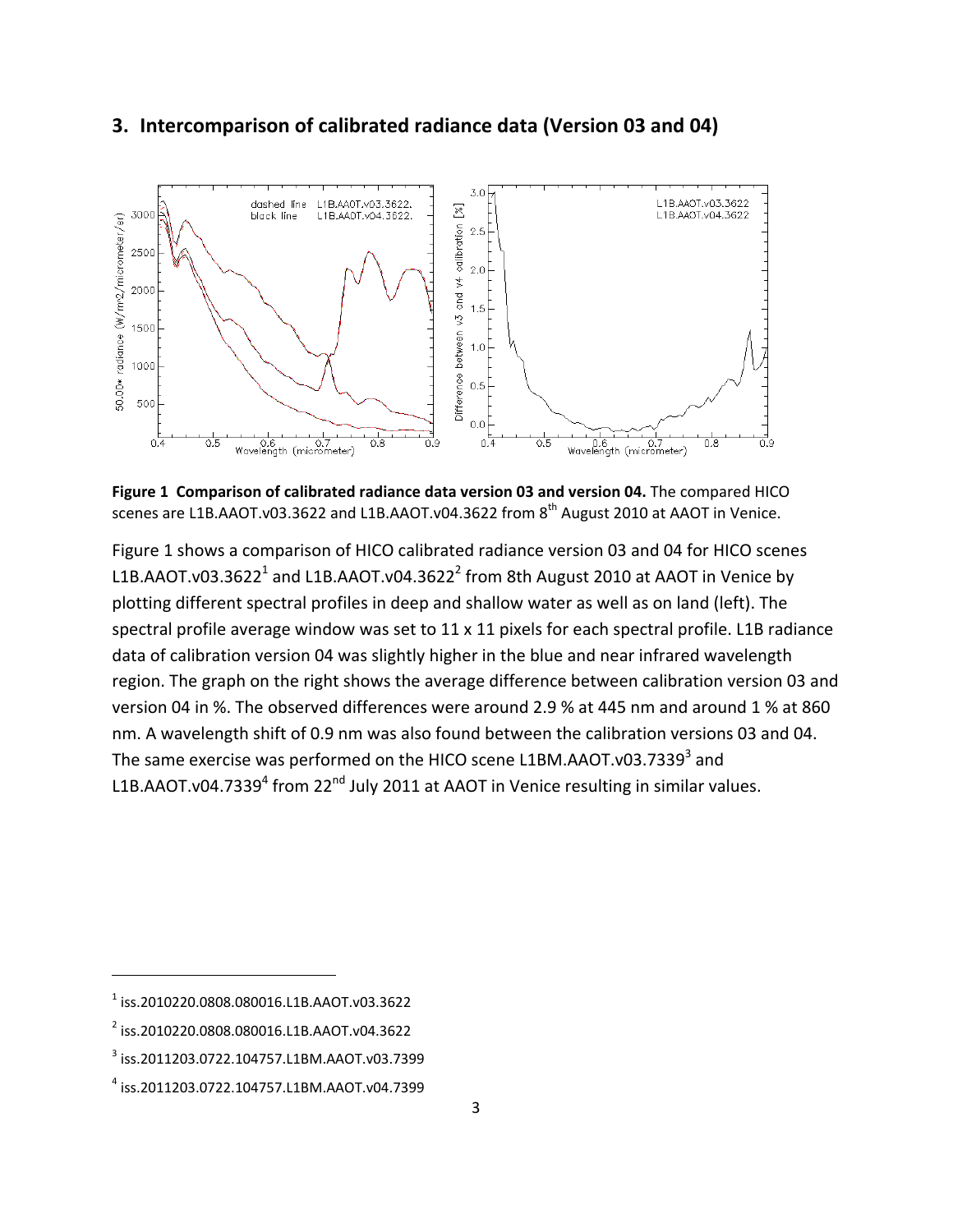#### **4. Intercomparison of atmospheric correction methods**

#### **4.1 ATCOR and Tafkaa 6s comparison**

The HICO scene L1B.AAOT.v03.3622 from  $8<sup>th</sup>$  August 2010 at AAOT in Venice was used for this comparison. The Tafkaa model was only performed on the older calibration version 03, ATCOR was run on both calibration version (03 and 04). Only the results from calibration version 03 are shown for comparison (Figure 4).

Tafkaa 6s was run by Oregon State University (OSU) using a continental aerosol model and aerosol visibility of 60 km. ATCOR was run at DLR using similar settings (rural atmosphere and a visibility of 60 km).

#### *4.1.1 Intercomparison EO Solar irradiance*

The solar spectral irradiance used for the Tafkaa processing (Montes et al. 2004) was found to be consistently lower than the Fontenla et al. 2011 irradiance used for the ATCOR processing as shown in Figure 2. Thus, when the HICO radiance data are normalized to reflectance, this leads to lower reflectance values in ATCOR than in Tafkaa.



**Figure 2 Comparison of EO solar spectral irradiance files.** Black line is adapted from Fontenla et al. 2011 as used in ATCOR, the red line is the solar irradiance file as described by Montes et al. 2004 in the Tafkaa user's guide.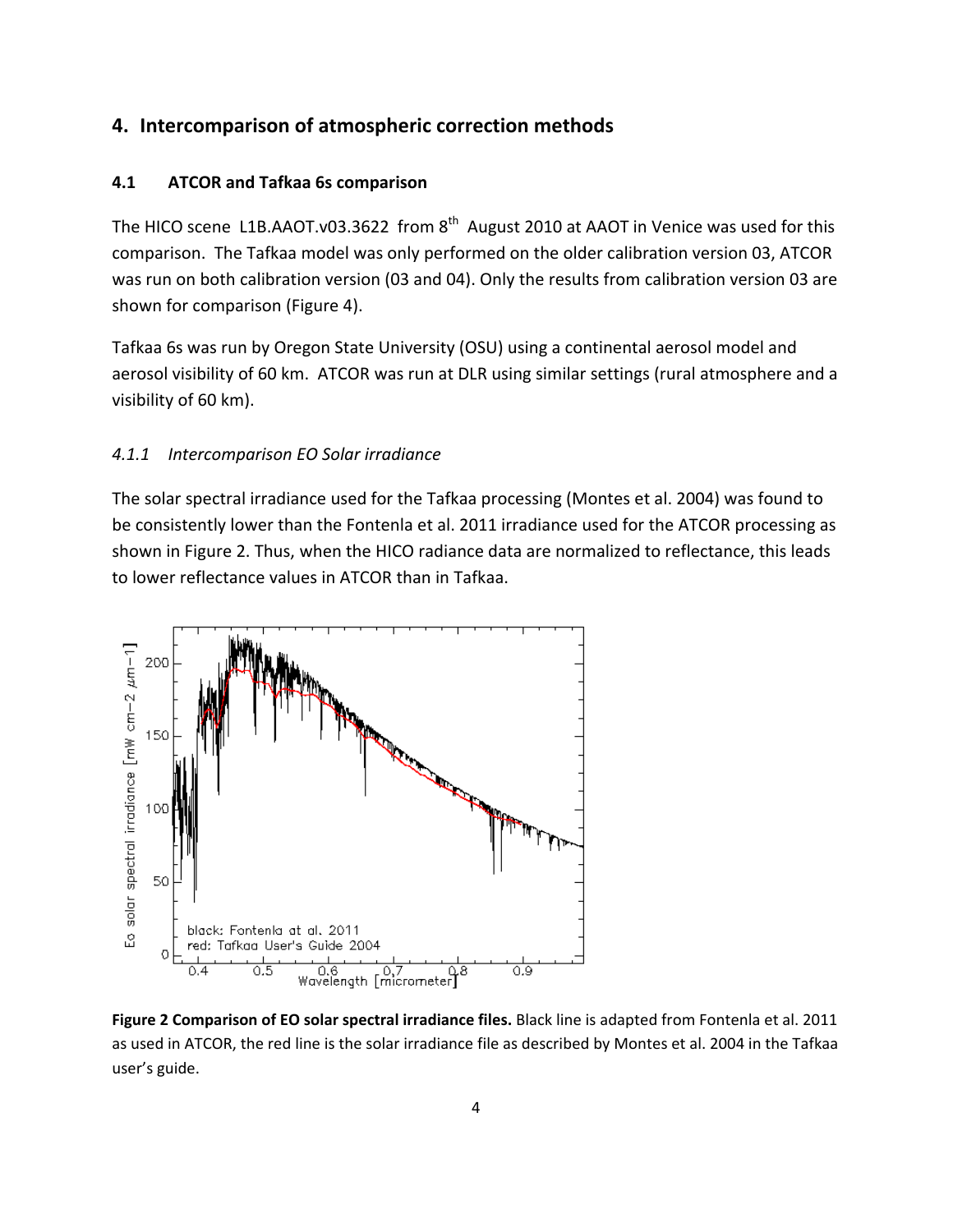

**Figure 3 Specifying aerosol optical properties for ATCOR processing.** Solid line marked with diamonds: AERONET measurements of AOT. For comparison: Aerosol optical thickness (AOT) of a maritime (top) and a rural (bottom) aerosol model calculated with 60, 80 and 120 km visibility using MODTRAN5.2 (red curves) and was compared to the Angstrom exponent (500‐870 nm)(from AERONET)(Zibordi et al. 2009).

Figure 3 contains a comparison of the AERONET AOT (Zibordi et al. 2009) measurements (solid line with diamonds) and MODTRAN calculations for different visibilities and two aerosol types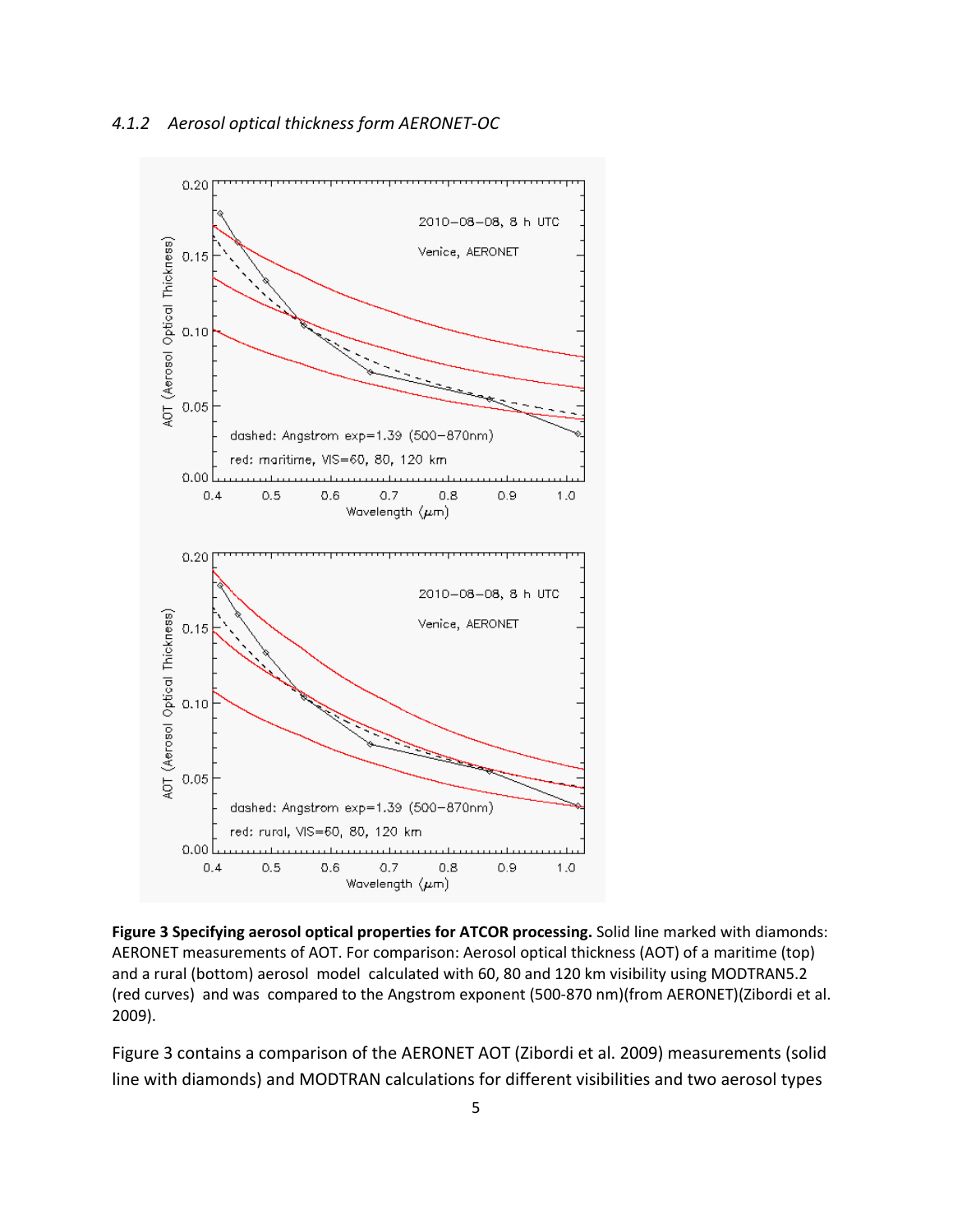(maritime and rural). It demonstrates that the rural aerosol with a visibility of 80 km approximates the spectral AOT course better than the maritime aerosol. A possible reason is that the wind at that time was blowing from the land to the coastal water area. The corresponding dashed curve presents the AOT behavior based on the AERONET Angstrom exponent using channels form 500 to 870 nm. The Angstrom approach yields a reasonable agreement with the measured curve, except for the blue spectral region.



#### *4.1.3 Atmospherically corrected reflectance (ATCOR and Tafkaa 6s)*

**Figure 4a Comparison of ATCOR and Tafkaa 6s processing.** The graphs show examples of reflectance spectra from two water pixels of atmospherically corrected HICO Scene L1B.AAOT.v03.3622 from 8<sup>th</sup> August 2010 at AAOT in Venice. Black lines shows ATCOR atmospheric correction model, red dashed lines shows results of Tafkaa 6s atmospheric correction model. The collected reflectance spectra are deep water spectra (left), and water spectra within the lagoon (right). The spectral profile average window was set to 11 x 11 pixels for each spectral profile.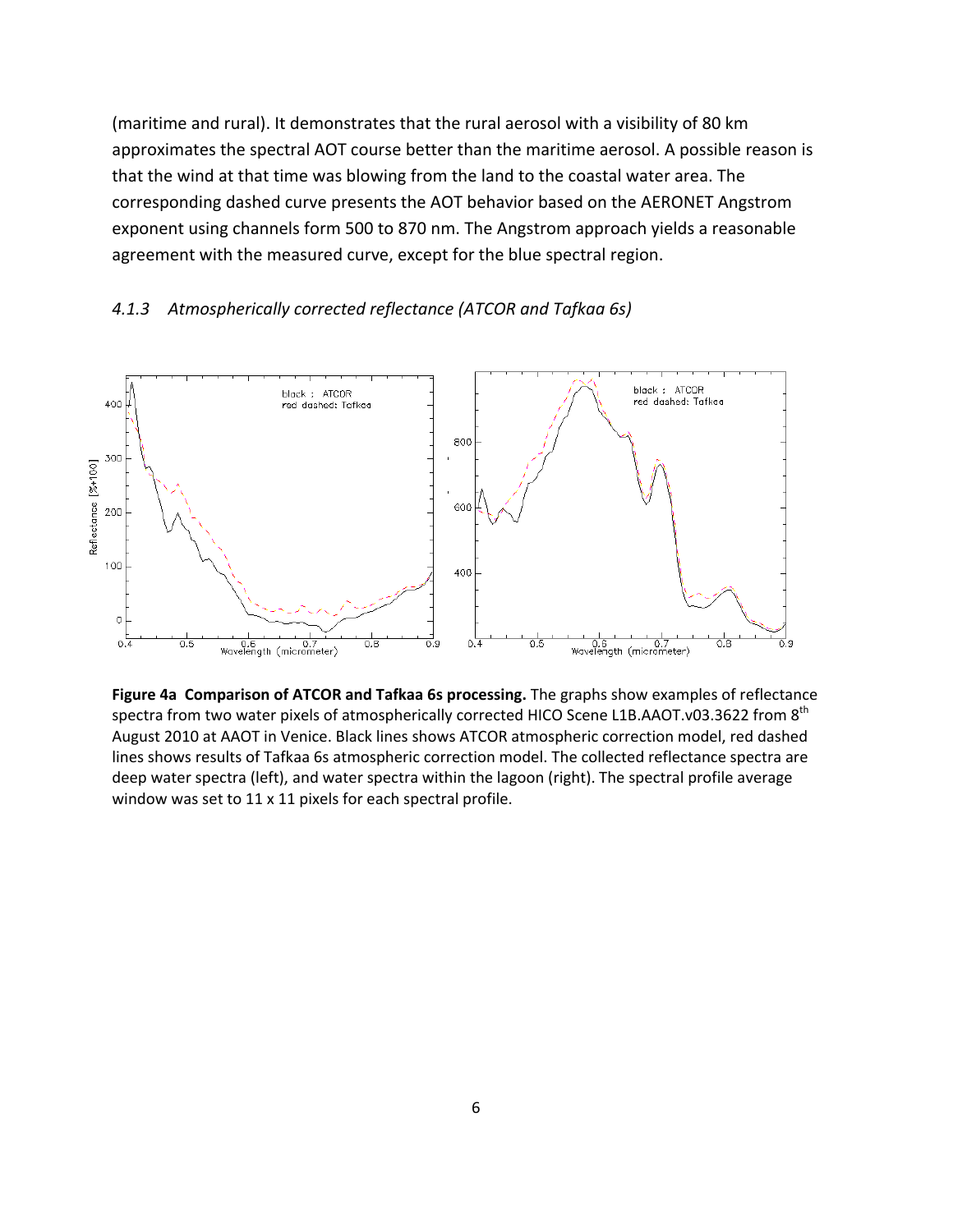

**Figure 4b Comparison of ATCOR and Tafkaa 6s processing.** The graphs show examples of reflectance spectra from two land pixels of atmospherically corrected HICO Scene L1B.AAOT.v03.3622 from 8<sup>th</sup> August 2010 at AAOT in Venice. Black lines shows ATCOR atmospheric correction model, red dashed lines shows results of Tafkaa 6s atmospheric correction model. The collected reflectance spectra are vegetated and urban land spectra from the same scene. The spectral profile average window was set to 11 x 11 pixels for each spectral profile.

Tafkaa 6s and ATCOR correspond well, although Tafkaa 6s shows continuously higher reflectance spectra than the ATCOR model. This effect is probably due to the lower Tafkaa solar irradiance spectrum (see Figure 2).

#### **4.2 ATCOR and MIP comparison**

The HICO scene L1BM.AAOT.v03.7339<sup>5</sup> from 22<sup>nd</sup> July 2011 at AAOT in Venice was used for this comparison.

The MIP processing was only performed on the older calibration version 03, ATCOR was also run on both calibration version (03 and 04). Only the results from calibration version 03 are shown for comparison (Figure 5).

 <sup>5</sup> iss.2011203.0722.104757.L1BM.AAOT.v03.7399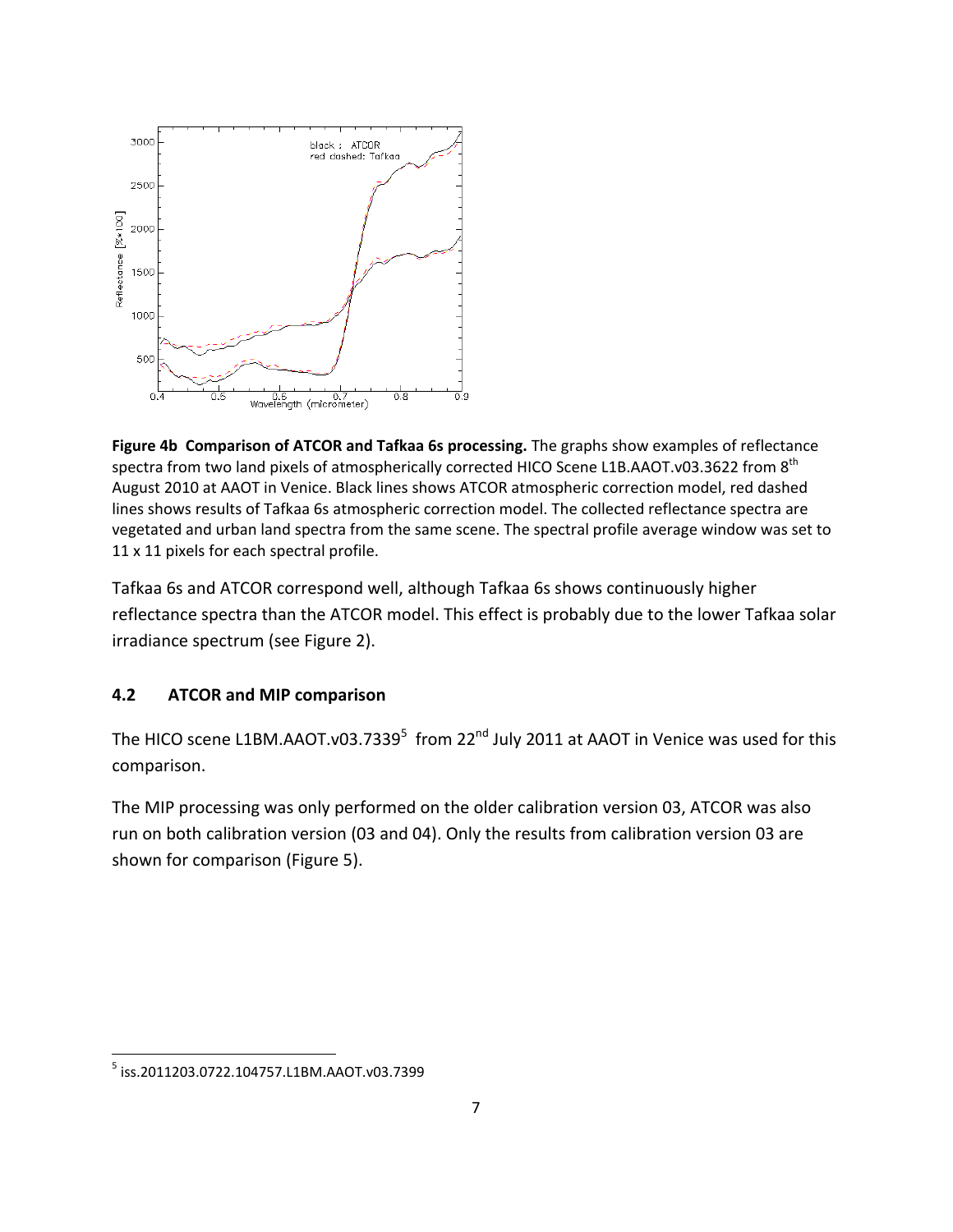

**Figure 5 Comparison of MIP and ATCOR processing.** HICO Scene L1BM.AAOT.v03.7339 from 22nd July 2011 at AAOT in Venice**.** The graph on the left shows a deep water spectrum and the graph on the right shows a water spectrum within the lagoon. The spectral profile average window was set to  $11 \times 11$ pixels for each spectral profile.

The high peak at 760 nm in the MIP spectra (red dashed line) is due to oxygen absorption, whereas in ATCOR this peak was smoothed. The greatest difference is visible in the blue wavelength region, where the ATCOR reflectance is significantly higher than the MIP reflectance. This difference could be explained by the influence of different aerosol settings or due to calibration problems below 450 nm. Further processing is required to investigate this effect in more detail.

Both spectra show an increase in the NIR beyond 750 nm, which is also visible in the ATCOR‐ Tafkaa 6s comparison in Figure 4. The NIR reflectance behavior indicates that there is a processing or radiometric calibration problem in this region, because such an increase cannot be explained by water properties. The adjacency effect is probably not the cause since similar behavior is observed for all water pixels, irrespective of the distance to land. The consistent reflectance spectra from all three software indicate a radiometric calibration problem in the NIR region.

#### **5. Water quality products using MIP**

Fig. 6a and 6b shows first results of water quality products using MIP in‐water processing algorithms. Both chlorophyll and suspended matter concentrations are higher near shore. A high correlation between them suggests that suspended matter is mainly of organic origin. Chlorophyll measurements at the Aqua Alta Oceanographic Tower in Venice (AAOT) (Lat 45.31°, Lon 12.50°) within 2 hours of the data take were 0.49 µg/l (from AERONET‐OC).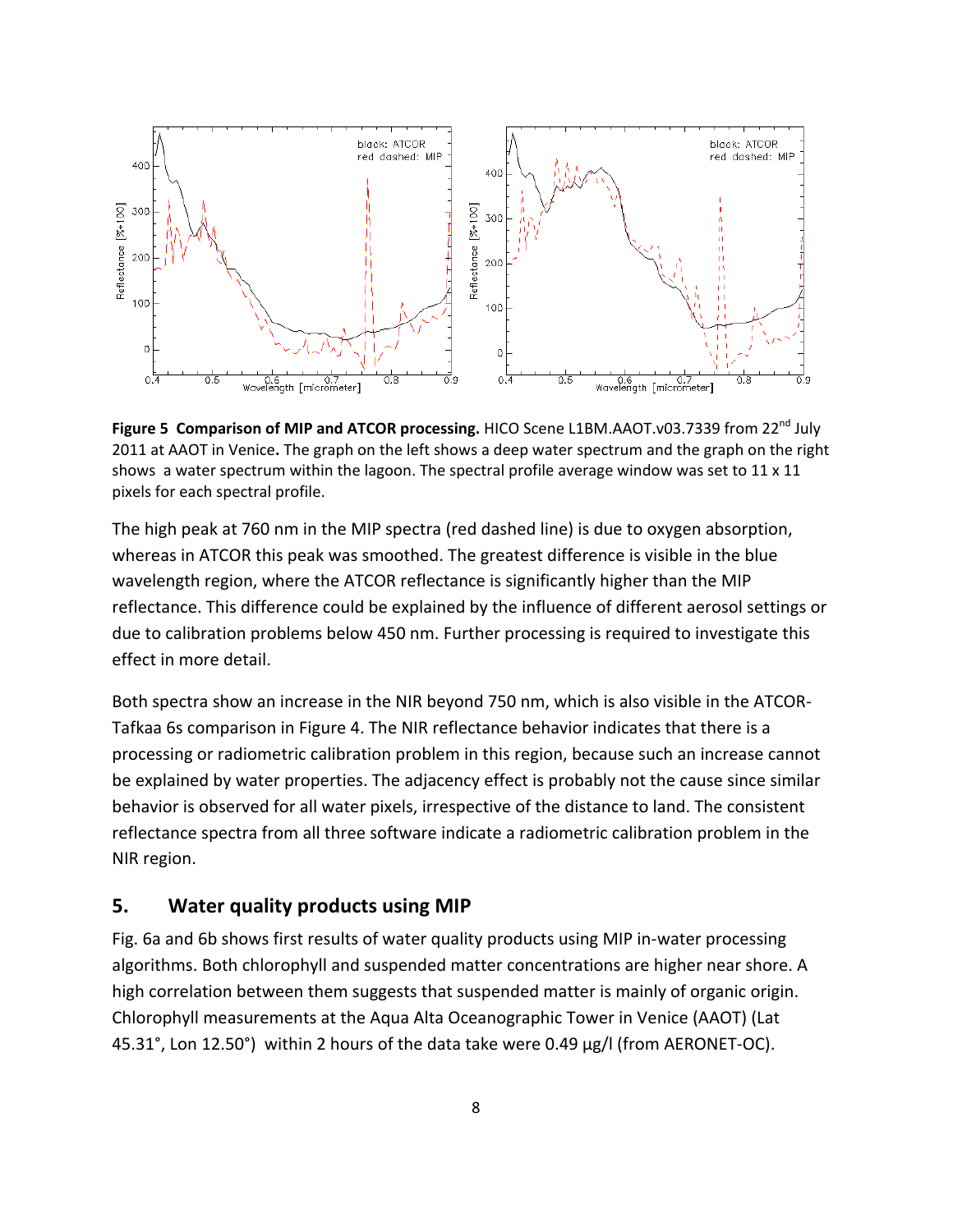

**Figure 6a Water quality products using MIP. HICO Scene L1BM.AAOT.v03.7339 from 22<sup>nd</sup> July 2011 at** AAOT in Venice. The scene was atmospherically and in‐water processed using MIP software. The yellow dot shows the approximate location of the Aqua Alta Oceanograpic Tower (Lat 45.31°, Lon 12.50°) in Venice, located 18 km off the Venice Lagoon.



**Figure 6b Water quality products using MIP.** HICO Scene L1BM.AAOT.v03.7339 from 22nd July 2011 at AAOT in Venice. The scene was atmospherically and in‐water processed using MIP software. It shows the distribution of chlorophyll in µg/l (left) and of suspended matter concentration in mg/l (right).

# **6. Conclusion**

In this study two software comparisons were carried out using (1.) ATCOR and Tafkaa 6s and (2.) ATCOR and MIP. The two comparisons were done on different HICO scenes, so that a direct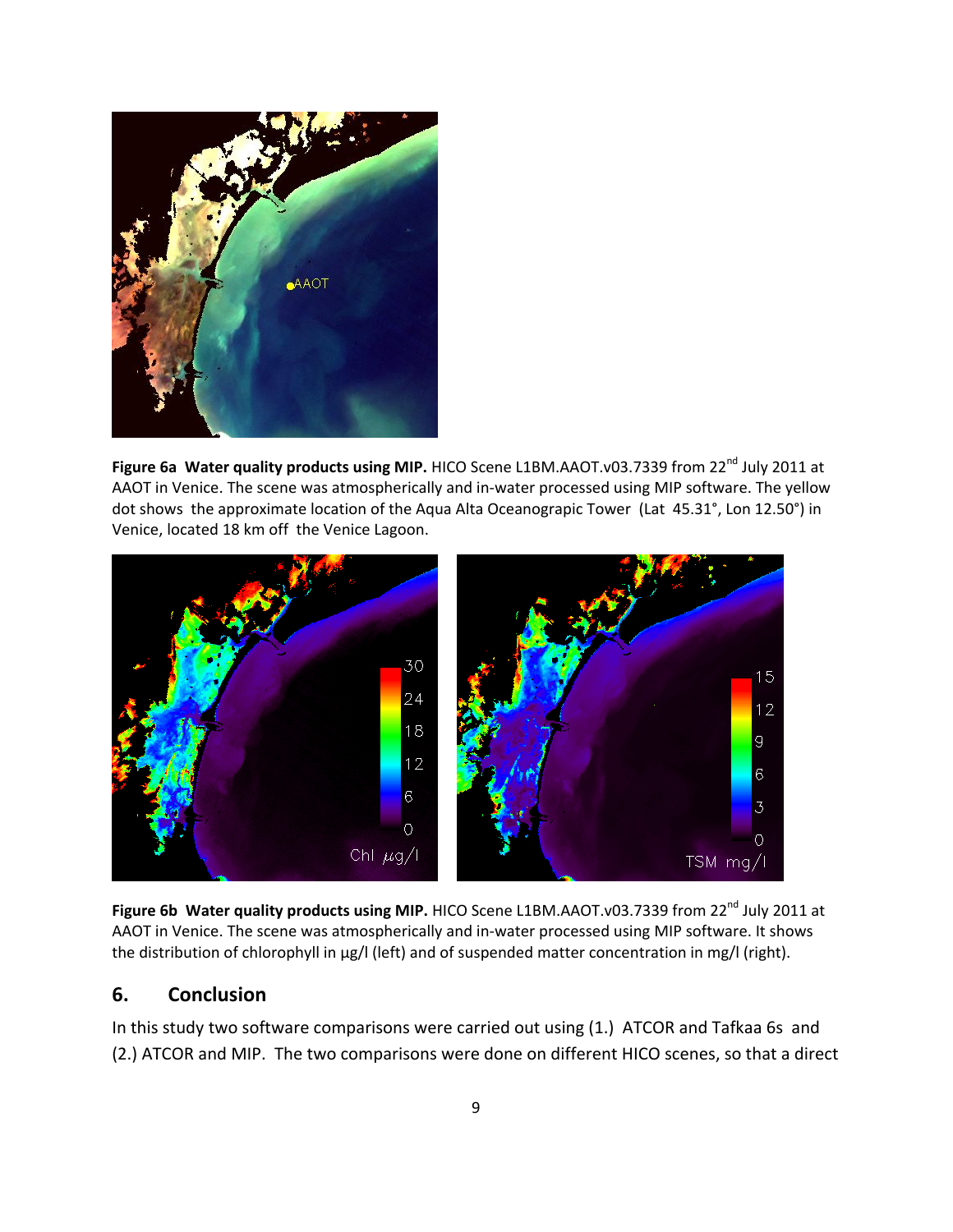comparison of all three processing methods was not possible. It is anticipated to do further processing on HICO data to provide more detailed analysis.

A first experiment shows that HICO measurements are promising for monitoring of water quality in the near‐shore regions. The relatively high spatial resolution (for a water color instrument) and the large number of channels allow a detailed specification of water constituents.

HICO data generally deliver useful spectral information for land and water applications. However, there seems to be a radiometric calibration problem for channels beyond 750 nm, because the three atmospheric correction methods employed in this investigation (Tafkaa 6s, ATCOR, and MIP) consistently show a significant increase of clear water reflectance from 750 to 900 nm. This effect should be further investigated and probably requires another HICO data reprocessing.

# **7. References**

Bachmann, M., Habermeyer, M., Holzwarth, S., Richter, R. , Müller, A. (2007): Including Quality Measures in an Automated Processing Chain for Airborne Hyperspectral Data, In: EARSeL Workshop on Imaging Spectroscopy, Bruges, Belgium .

Fontenla, J. M., J. Harder, W. Livingston, M. Snow, and T. Woods (2011): High-resolution solar spectral irradiance from extreme ultraviolet to far infrared, J. Geophys. Res., 116, D20108, doi:10.1029/2011JD016032.

Heege, T., Kisselev, V., Miksa, S., Pinnel, N., Häse, C. (2005): Mapping Aquatic Systems with a Physically Based Process Chain, In: SPIE Ocean Optics, Fremantle, Australia.

Montes, M.J., Gao, B.‐C., Davis , C.O. (2004): NRL Atmospheric Correction Algorithms for Oceans: Tafkaa User's Guide, NRL/MR/7230‐‐04‐8760, Washington, DC .

Müller, R., Bachmann, M., Miguel, A., Müller, A., Neumann, A., Palubinskas, G., Richter, R. Schneider, M., Storch, T.,Walzel, T., Kaufmann, H., Guanter, L., Segl, K., Heege, T., Kiselev, V. (2010): The Processing Chain and Cal/Val Operations of the Future Hyperspectral Satellite Mission EnMAP, In: IEEE Aerospace Conferences. IEEE Aerospace Conference, Big Sky, Montana, USA.

Richter, R. (1996): A spatially adaptive fast atmospheric correction algorithm, International Journal of Remote Sensing, 17(6), 1201‐1214.